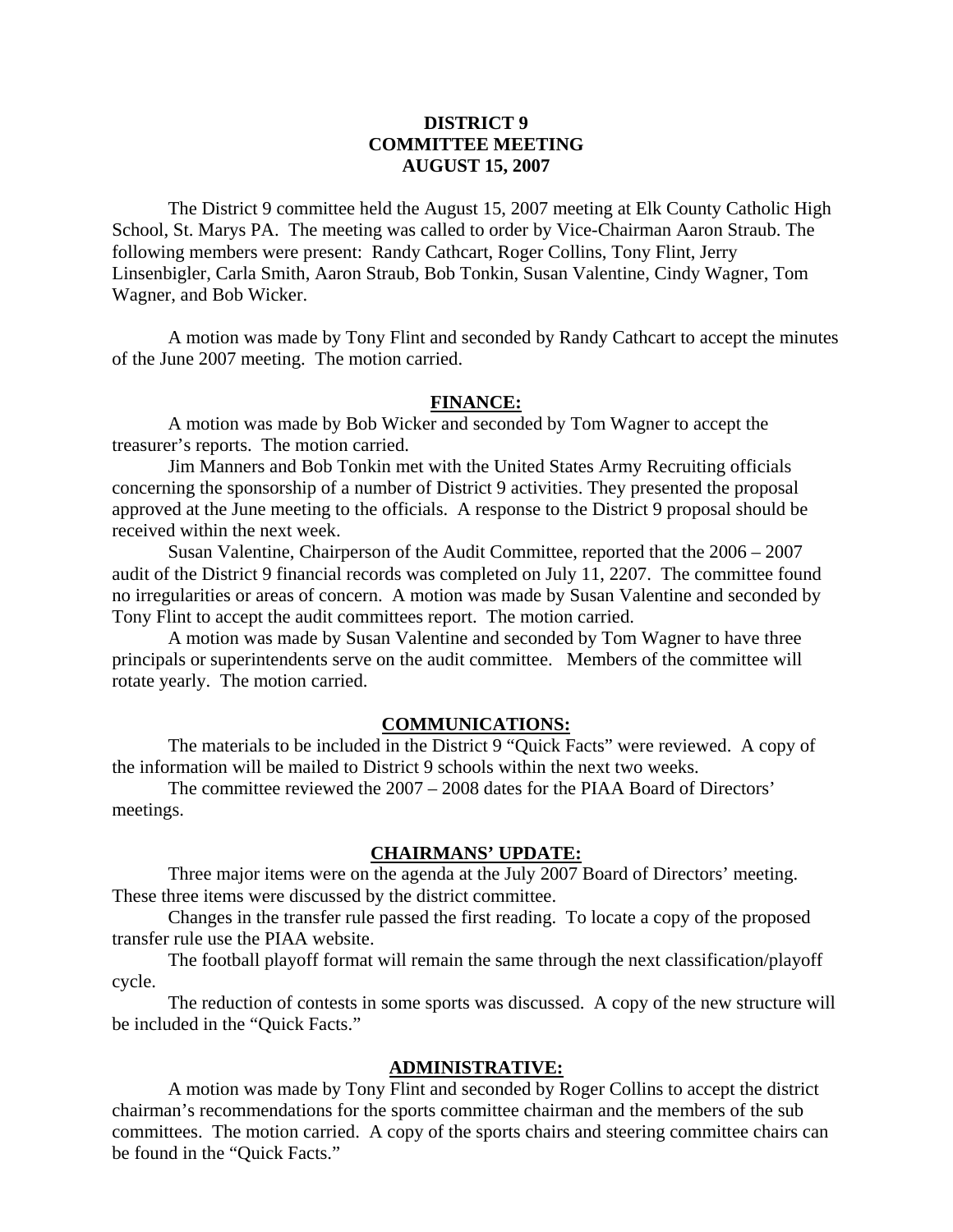A motion was made by Randy Cathcart and seconded by Carla Smith to permit Rocky Grove Junior/Senior High School to become a member school in District 10. The motion carried unanimously.

 A motion was made by Bob Wicker and seconded by Susan Valentine to grant athletic eligibility to Ethan Patrick Gillespie, a student transferring from Clearfield Area High School to Central Catholic High School. The motion carried.

 A motion was made by Susan Valentine and seconded by Tony Flint to grant athletic eligibility to Adam Wayne Bennett, a student transferring from Curwensville Area High School to Dubois Area High School. The motion carried with one abstention.

 A motion was made by Randy Cathcart and seconded by Roger Collins to grant athletic eligibility to Adam Bryant Levis Snyder, a student transferring from Brockway Area High School to Central Catholic High School. The motion carried.

 A motion was made by Susan Valentine and seconded by Tom Wagner to grant athletic eligibility to Sarah Marie Buckel, a student transferring from Central Catholic High School to Dubois Area High School. The motion carried with one abstention.

 A motion was made by Randy Cathcart and seconded by Tony Flint to grant athletic eligibility to Kaitlyn Nicole Antonioli, a student transferring from Bishop Walsh to Oswayo Valley High School. The motion carried with one abstention.

 A motion was made by Bob Wicker and seconded by Carla Smith to grant athletic eligibility to Nathan David Atkinson, a student transferring from Carline Middle School to Karns City High School, pending the completion of the proper paperwork. The motion carried with two abstentions.

 A motion was made by Randy Cathcart and seconded by Roger Collins to table a request to grant athletic eligibility to a Brookville Area High School student pending the completion of the proper paperwork and the reasons for the transfer. The motion carried.

#### **OFFICIALS:**

#### **ADMINISTRATIVE COMMITTEES:**

 There may be a move to make an official attend the PIAA Officials' Convention once every five years to be eligible to officiate inter-district competition. There has been no action on the move of a District 10 volleyball chapter to become a District 9 chapter.

## **PARENTS ADVISORY AND PRIVATE SCHOOL:**

 At the summer steering committee workshops, both committees discussed the changes in the transfer rule. Both group indicated the method to inform parents of the changes needs to be put in place by the PIAA administration.

# **SPORTSMANSHIP:**

 Schools that are eligible for the 2006 – 2007 District 9 Sportsmanship Award will be reviewed at the September committee meeting.

### **SPORTS SPECIFIC COMMITTEES:**

## **FALL SPORTS COMMITTEES**

 Information for the fall championships can be found in the "Quick Facts" packet. **WRESTLING:** 

 A letter from St. Marys Area High School concerning the District 9 Team Wrestling Tournament was given to Randy Cathcart, wrestling chairman, who will address their concerns.

A motion was made by Tom Wagner and seconded by Jerry Linsenbigler to adjourn the meeting. The motion carried.